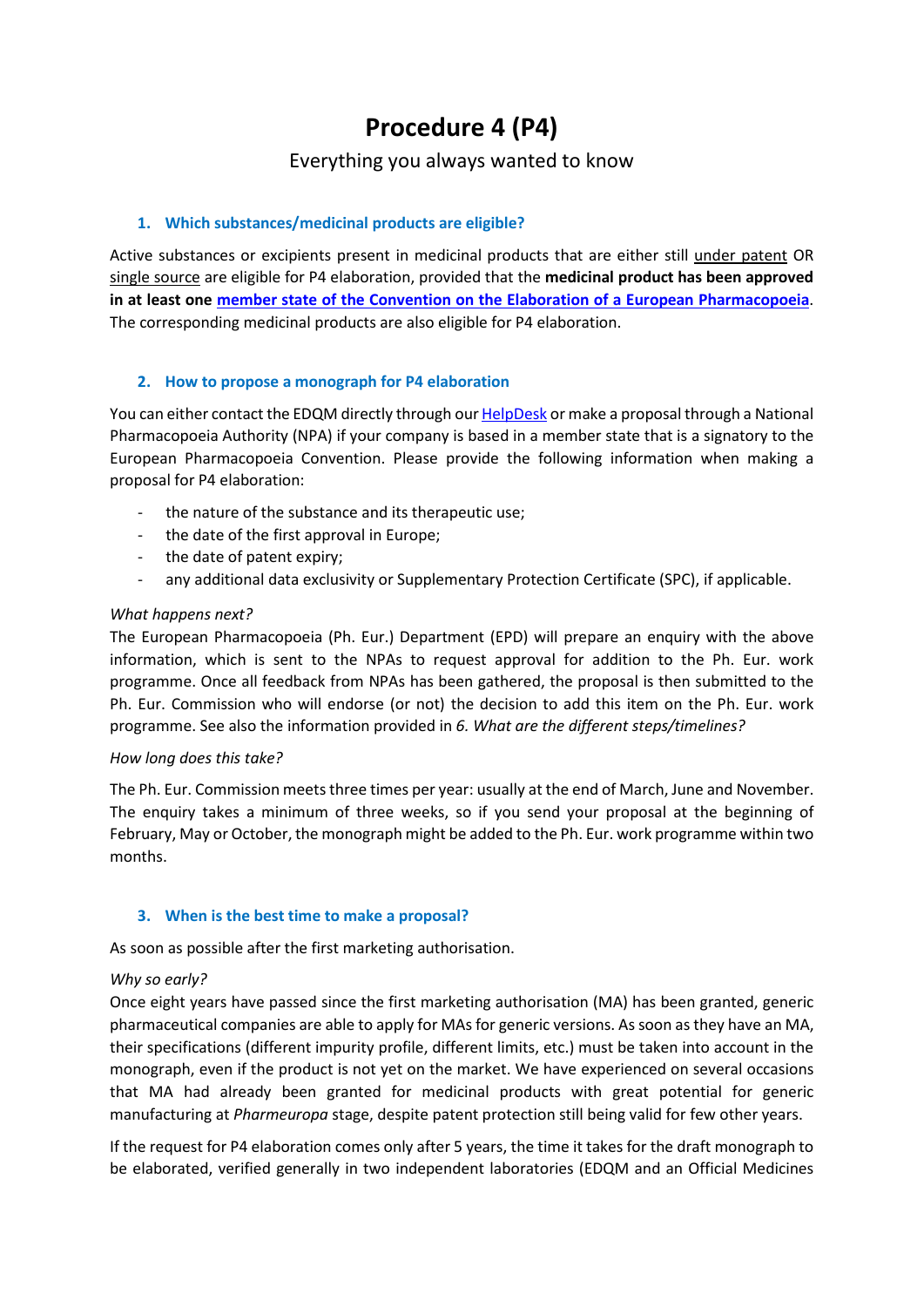Control laboratory – OMCL) and published in *Pharmeuropa* (see *6. What are the different steps/timelines?*) could mean that generic pharmaceutical companies are already in play. Should that happen, P4 monograph elaboration would no longer be possible: it will have to go to a classical expert group through procedure 1 instead, which means you lose all the advantages of the P4 elaboration (see *8. What are the advantages of P4 monograph elaboration?*).

# **4. What information/samples will be requested?**

# **I. Data**

- 1. Analytical procedures for the substance/medicinal product together with corresponding ICH-compatible validation data.
- 2. Current approved analytical specifications for all grades and strengths.
- 3. Rationale and justification for the choice of specifications (e.g. justification for choice of test procedures, batch data to support the proposed acceptance criteria).
- 4. Impurities and degradation products covered by the specification and a statement on whether the impurities and degradation products are qualified.
- 5. Results of the stability tests on the active substance/medicinal product in order to establish the storage section of the monograph and to define appropriate storage conditions for future chemical reference substances (CRS).

# **II. Samples**

*Note: the quantities indicated below apply to chemically defined active substances and corresponding medicinal products. For biotherapeutics, the quantities are defined on a case-by-case basis.*

- 1. Samples (about 20 g) of at least 2, preferably 3, current production batches.
- 2. For medicinal products: samples (about 200 tablets/capsules or sufficient quantity to carry out all tests 5 times) of at least 2, preferably 3, current production batches of all available strengths and placebo samples (about 20 tablets/capsules) or excipient mixture (about 5 g).
- 3. Small samples (50-100 mg) of known impurities and/or related substances.
- 4. Sufficient quantities of any material (active substance, impurities, spiked material) indicated for use as a CRS in the procedures. A quantity equal to 2000 times the amount needed to carry out the tests involving the reference substance is considered sufficient. Usually 150-200 g of the active substance if used for LC assays(100 g otherwise) and 5-10 g of an impurity are needed to establish a CRS and provide a sufficient number of CRS units(for more information, see the enclosed Annex related to CRSsrequired for impurities). It is essential that batches of reference materials be made available during the elaboration of the monograph to ensure the efficient use of EDQM resources.
- 5. Certificates of analysis and safety data sheets for all the samples provided.
- 6. When monographs on the active substance and medicinal product(s) are elaborated in parallel, some of the samples/future CRSs may be of common use.

# **5. How is confidentiality ensured?**

Confidentiality is a key consideration when appointing members of the Group of Experts P4.<sup>[1](#page-1-0)</sup> Therefore, membership is restricted to members of licensing authorities, NPAs, OMCLs and EDQM staff. This differs from the classical expert groups of procedure 1, where members from academia and industry may also be present.

<span id="page-1-0"></span> <sup>1</sup> 'Group of Experts P4' means both the Group of Experts P4 and the P4Bio Working Party.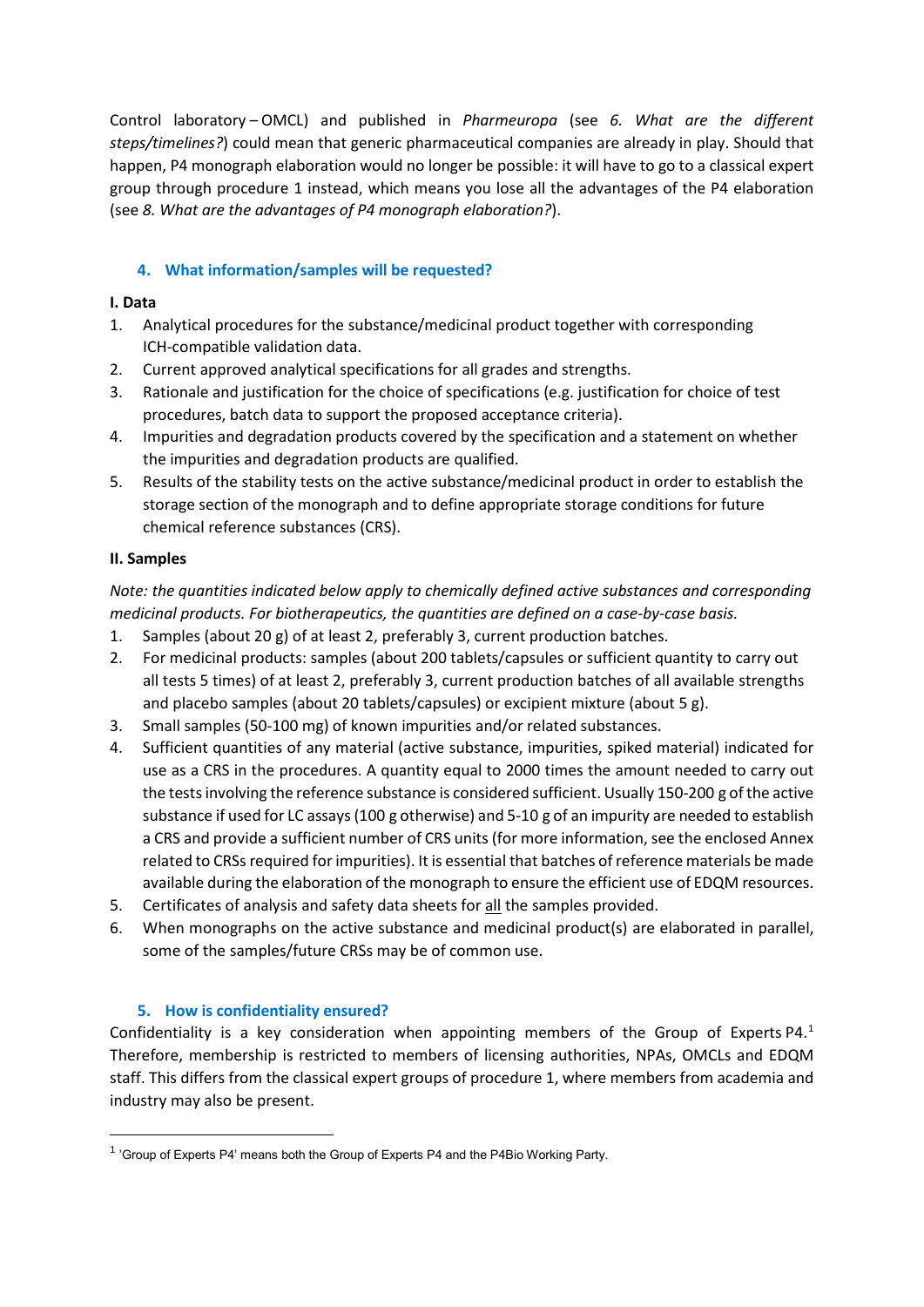Data is kept in a restricted folder only accessible to the concerned EDQM staff members and the experts involved in the elaboration and verification work.

# **6. What are the different steps/timelines?**

The steps involved are the same as for any monograph published in the Ph. Eur. and are summarised in this [diagram.](https://www.edqm.eu/documents/52006/284712/Elaboration+of+a+Monograph+%28Procedure+4%29.pdf/598c9ed4-8f60-1db8-5e38-726be02176f3?t=1638807532211)

- 1. Addition to the Ph. Eur. work programme: this takes 2-4 months depending on the date the request is received (for more information, see *2. How to submit a monograph for P4 elaboration*).
- 2. A letter requesting data and samples is sent to the innovator once the Ph. Eur. Commission has agreed to add the monograph to the work programme (for more information, see *4. What information/samples will be requested?*).

The sooner the innovator is able to provide the requested information, the sooner the monograph will be elaborated.

Our current record for P4 monograph elaboration is for *Capecitabine*: it took only 18 months from receiving the data package and samples (October 2011) to adoption by the Ph. Eur. Commission (March 2013) of the text to be included in the Ph. Eur.

3. Draft monograph:

Based on the data package, EPD prepares a draft monograph (if appropriate), taking into account the approved specifications (analytical procedures and acceptance criteria), the [Technical Guide](https://www.edqm.eu/sites/default/files/medias/fichiers/European_Pharmacopoeia/Find_information_on/Technical_Guides/technical_guide_for_the_elaboration_of_monographs_7th_edition_2015.pdf)  [for the Elaboration](https://www.edqm.eu/sites/default/files/medias/fichiers/European_Pharmacopoeia/Find_information_on/Technical_Guides/technical_guide_for_the_elaboration_of_monographs_7th_edition_2015.pdf) of Monographs and other relevant technical guides, as well as the [Style Guide](https://www.edqm.eu/documents/52006/66549/pheur-style-guide.pdf/eb68c5fb-0b31-8075-bc25-3ab7cedabcaa?t=1623144906508) (see *9. Useful links*). This takes usually 1-2 months. Exchanges with the innovator may take place to clarify outstanding points/request additional information.

The draft monograph is shared with the innovator and may include a list of comments and questions which require additional information/explanation/clarification/justification. The draft is also shared with the Group of Experts P4. A rapporteur and co-rapporteur(s) are appointed, and they will be responsible for the review of the data package together with the EDQM, for monograph verification in their laboratories and for preparing a discussion paper on the comments received after the draft is published in *Pharmeuropa* (see below). For active substances, the EDQM Laboratory always acts as co-rapporteur. Once the comments and questions have been resolved, an updated draft is prepared, and this forms the basis for the experimental verification.

4. Experimental verification:

The analytical procedures described in the draft monograph are checked, usually consecutively, in at least 2 different independent laboratories. For chemically defined active substances, as the EDQM Laboratory acts as co-rapporteur and performs the monograph verification together with the CRS establishment work, it can only perform the study when all the candidate CRSs are available in sufficient quantities. For biotherapeutics, experimental verification may be performed in parallel in more than two laboratories, in order to address the complexity of analytical procedures to be included in the monograph.

#### **7. Can medicinal product monographs be elaborated in parallel?**

Yes, absolutely. It is important to remember that, since the medicinal product monograph refers to the active substance monograph in its definition, adoption is only possible once the active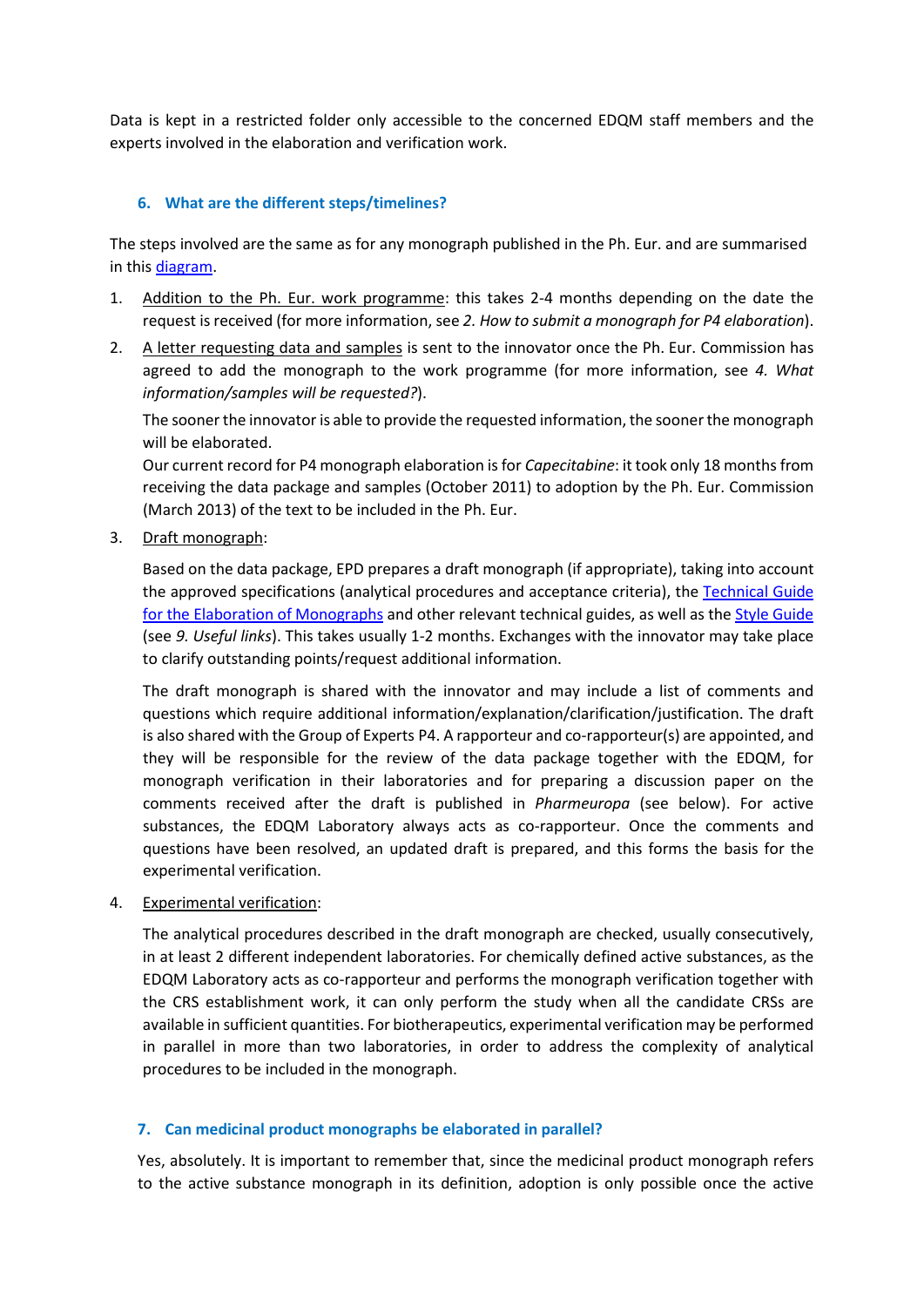substance monograph has been adopted. However, both monographs can be adopted during the same session of the Ph. Eur. Commission.

Please note that a monograph cannot be elaborated for a medicinal product if the corresponding active substance is not already on the Ph. Eur. work programme or covered by a monograph published in the Ph. Eur.

#### **8. What are the advantages of P4 monograph elaboration?**

#### *8.1. Direct contact with the EDQM*

By using P4, provided the substance/medicinal product meets the corresponding criteria for monograph elaboration (see *1. Which substances/medicinal products are eligible?)*, you benefit from direct access to a dedicated member of EPD, who will be your single point of contact throughout the whole process.

You can contact this person by e-mail, by phone or even by teleconference if the items that you wish to discuss involve several people in your company. These meetings are usually very fruitful as they promote a mutual understanding of respective needs (Innovator/Ph. Eur.) and help clarify the requests made by EPD during elaboration.

# *8.2. Regular updates during the elaboration process/full transparency*

Another big advantage of P4 is its full transparency: you can follow your proposal through all the steps of the monograph elaboration process. Usually we will prepare the first draft as soon as we receive the data package, together with a list of questions/points for clarification, related to the analytical procedures, the limits and/or the intended reference standards.

You will receive a copy of the draft monograph at each stage of the process: when it is ready for experimental verification, before publication in *Pharmeuropa* for public comment (ANP draft), before presentation to the Ph. Eur. Commission for adoption (COM draft) and after adoption.

We will send a summary of the outcome of the laboratory verifications of the monograph. You will have the opportunity to provide comments at each step if there is anything that does not seem correct or if you do not agree with something: we will only proceed once we have reached consensus.

#### *8.3. Keep approved specifications unchanged*

The Ph. Eur. principle is to keep the specifications as approved by the licensing authorities unchanged so that the monograph that will be included in the Ph. Eur. reflects what has been approved.

Unfortunately, this might not always be possible. For example, we may need to propose changes to one or more of the procedures described.

Typically, this happens when a toxic reagent (according to REACH Annex XIV or ICH Class 2 solvent) is described in a procedure. For instance, if hexane (Class 2 solvent) is used in the mobile phase, we will suggest replacing it with heptane (Class 3 solvent). In our experience, this change does not usually have any impact on the chromatography. The same is true of chloroform, which can no longer be used in the elaboration of new monographs.

In cases where proprietary reagents are described in a procedure, this may require development and validation of a modified analytical procedure.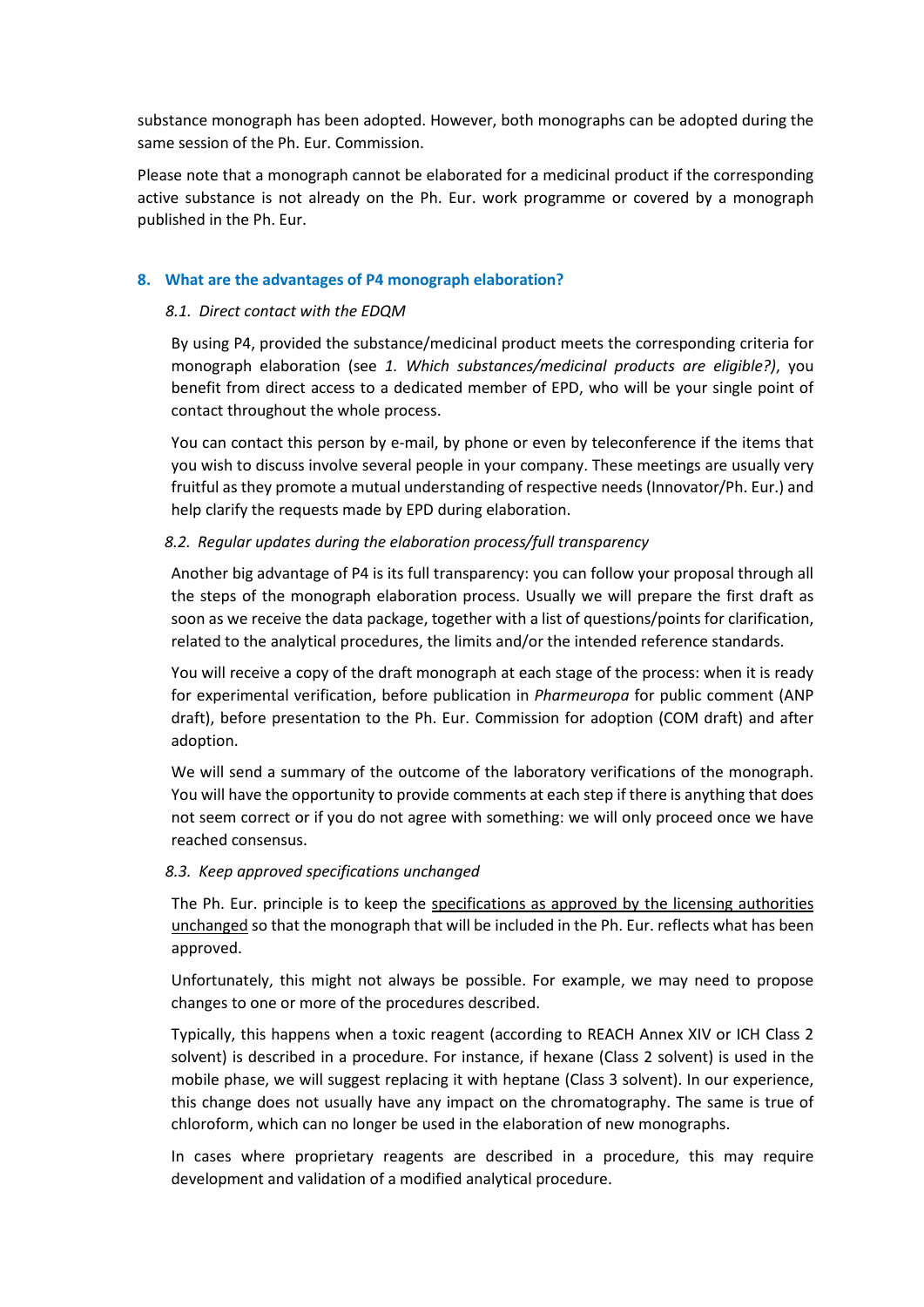We may also propose alternative or additional system suitability criteria or a different quantification method (using a dilution of the test solution instead of a solution containing the CRS) to ensure compliance with our [Technical Guide for the elaboration of monographs](https://www.edqm.eu/sites/default/files/medias/fichiers/European_Pharmacopoeia/Find_information_on/Technical_Guides/technical_guide_for_the_elaboration_of_monographs_7th_edition_2015.pdf) (*9. Useful links*).

As regards acceptance criteria, please be aware that in Ph. Eur. monographs, specified impurities must always be identified by means of a CRS (either the pure impurity or a sample of the active substance containing the impurity). Identification by means of relative retention is NOT acceptable as we have seen on several occasions that this is not a reliable peak identification method and may result in incorrect peak assignment. Therefore, tighter acceptance criteria than those initially approved might be proposed.

For example, if an impurity X was specified with a defined limit (e.g. 0.15%) at the time of marketing authorisation and is no longer present or at very low levels in normal production batches, it can often be very difficult or even impossible to obtain the required CRS to unambiguously identify this impurity. In such cases, and, of course, if supported by your batch/stability data, we will suggest classifying impurity X as unspecified and thus controlled by the limit applying to unspecified impurities.

Rest assured that all changes will be submitted for your review before they are included in the draft monograph.

# *8.4. Possibility to request a CEP immediately after adoption*

You can request a Certificate of Suitability (CEP) as soon as the monograph on an API is adopted. This can be very helpful when applying for marketing authorisation in countries that recognise CEPs (all Ph. Eur. member states, including those of the European Union plus other countries like Canada, Australia, New Zealand, Israel, Singapore, Tunisia and Morocco).

#### **9. Useful links**

For more information of our procedures for monograph elaboration, please refer to Annex 3 of [Guide for the Work of the European Pharmacopoeia.](https://www.edqm.eu/documents/52006/69195/03+Guide+for+the+work+of+the+European+Pharmacopoeia.pdf/bfd74013-47c2-eb7e-adb8-4d12c72e4ef6?t=1650374246462)

[Technical Guide for the elaboration of monographs](https://www.edqm.eu/sites/default/files/medias/fichiers/European_Pharmacopoeia/Find_information_on/Technical_Guides/technical_guide_for_the_elaboration_of_monographs_7th_edition_2015.pdf)

Technical Guide [for the elaboration of monographs on medicinal products containing chemically](https://www.edqm.eu/documents/52006/66555/Technical+Guide+for+the+elaboration+of+monographs+on+medicinal+products+containing+chemically+defined+active+substances+%282020%29.pdf/6950fa2b-a75c-3969-b561-fbc7afc74cd4?t=1637014365297)  [defined active substances](https://www.edqm.eu/documents/52006/66555/Technical+Guide+for+the+elaboration+of+monographs+on+medicinal+products+containing+chemically+defined+active+substances+%282020%29.pdf/6950fa2b-a75c-3969-b561-fbc7afc74cd4?t=1637014365297)

[Technical guide for the elaboration of monographs on synthetic peptides and](https://www.edqm.eu/documents/52006/66555/04-peptides-en.pdf/ccfbbb84-8d20-b5ac-ce43-b0b5becd8c64?t=1623150654812) recombinant DNA [proteins](https://www.edqm.eu/documents/52006/66555/04-peptides-en.pdf/ccfbbb84-8d20-b5ac-ce43-b0b5becd8c64?t=1623150654812)

[Style Guide](https://www.edqm.eu/documents/52006/66549/pheur-style-guide.pdf/eb68c5fb-0b31-8075-bc25-3ab7cedabcaa?t=1623144906508)